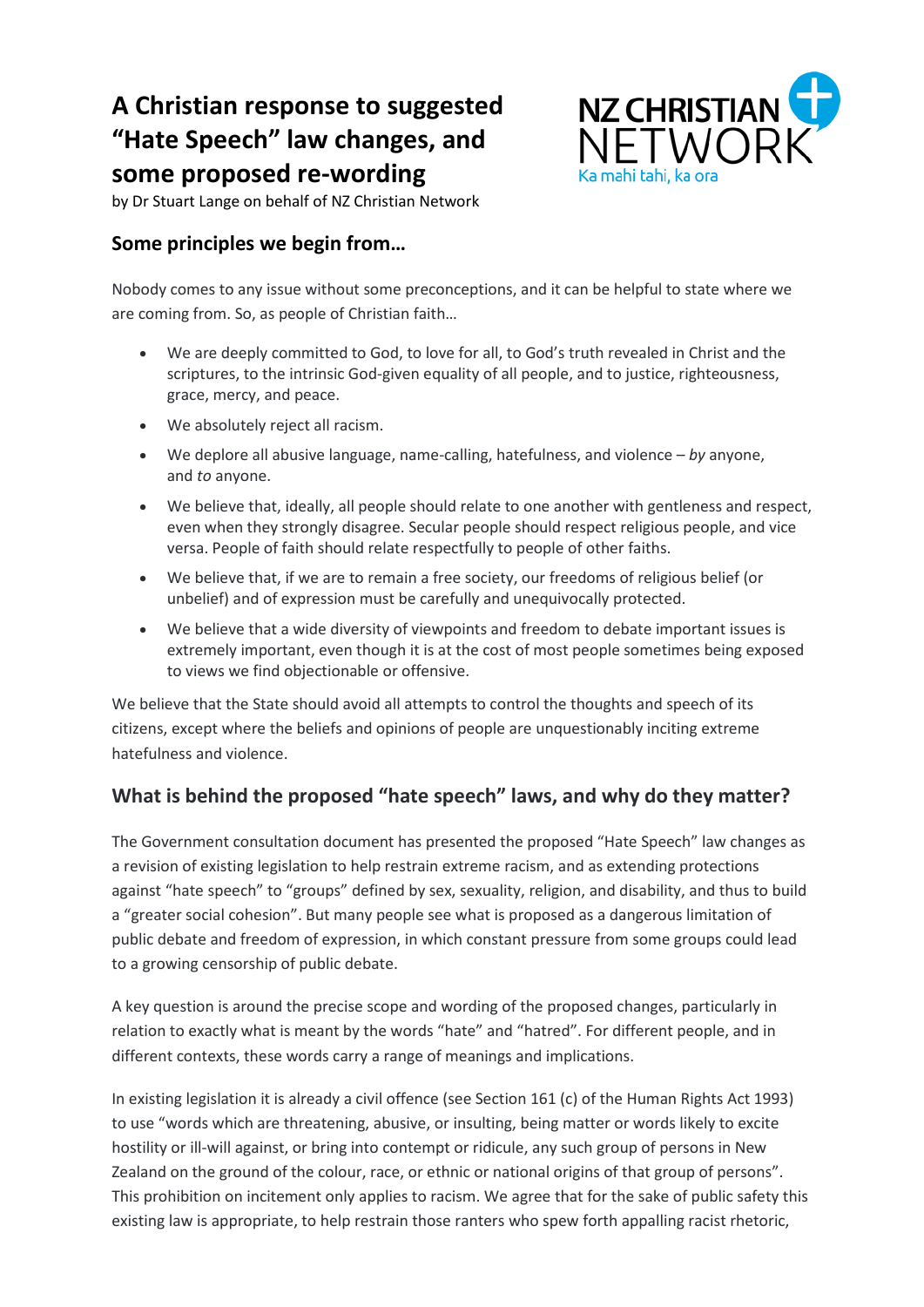stirring up disharmony and violence. We also fully agree that the law should be extended to electronic communication.

Because of the significant risk of the proposed law changes increasingly suppressing freedom of expression, however, we are uneasy about the list of groups covered by incitement provisions being extended from just race and nationality to also include groups based on religion, disability, sexuality and gender. We could live with that, though, if (1) the threshold of criminality remains extremely high and (2) the nature and limits of "hate speech" are *clearly defined*.

## **The key problem with what is proposed**

We agree that it should be criminal to stir up extreme animosity and/or incite violence towards any group in society, on the basis of race, and possibly also on the basis of religion, disability, sex and gender.

But the core problem with the wording proposed in the consultation document is that it removes the definitions of incitement that are in the Human Rights Act (see above) and instead substitutes the very elastic term "hatred" *–* with *no adequate definitions*.

We believe the word "hatred" is too broad and subjective, and *–* in the absence of very clear definition *–* is worryingly vulnerable to freedom-stifling misapplications.

In our societal context of increasingly clamorous identity politics, the word "hatred" is highly loaded. Why not stick with incitement to "hostility", or change it to "extreme hostility"? Across the western world, the introduction of "hate speech" laws is primarily driven by the desire to restrict the expression of views which disagree with LGBT ideologies. Is that what the Government primarily has in view here?

Our concern grows when we read that it would not only be a crime to incite "hatred", but also to "maintain or normalise hatred". This too (especially the "and normalise" phrase) is capable of many interpretations and misapplications, and we believe this proposed wording should be dropped.

Over time, we fear, the wording of the proposed law changes would make it all too easy for various secular, religious, and sexuality activists to hunt down any expression of viewpoint that does not support their own views, or which they find offensive, and to claim that it is "hateful" to their group and therefore unlawful. The police and law courts may end up very busy.

All this poses some significant risks for the freedom of our society, as enshrined in the Bill of Rights:

**"13 Freedom of thought, conscience, and religion**: Everyone has the right to freedom of thought, conscience, religion, and belief, including the right to adopt and to hold opinions without interference.

**"14 Freedom of expression:** Everyone has the right to freedom of expression, including the freedom to seek, receive, and impart information and opinions of any kind in any form."

The only way to avoid oppressive outcomes with the proposed law change is for there to be included some extremely clear explanations of what inciting "hatred" does and does not mean.